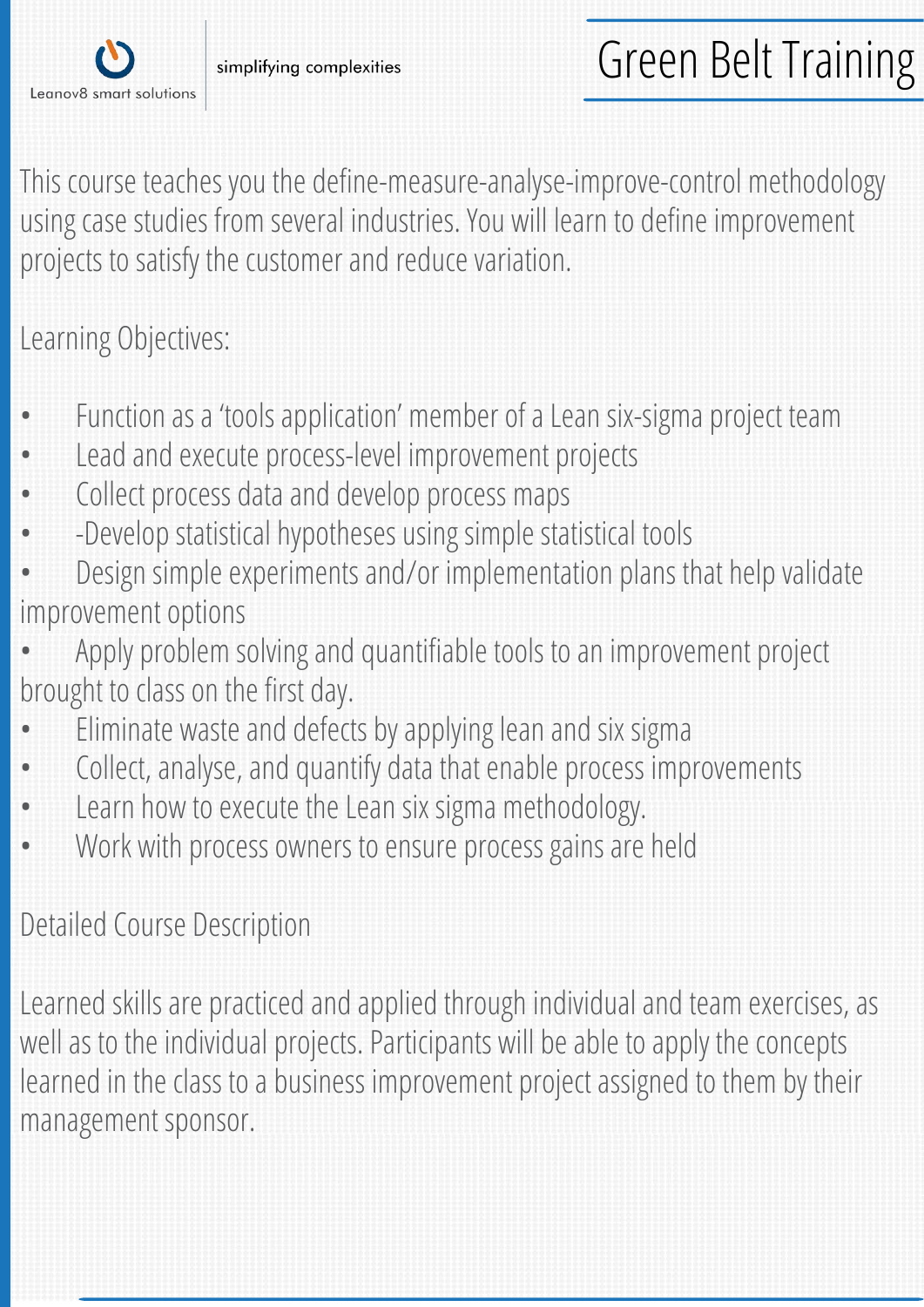Green Belts provide value within the organization's Lean Six Sigma framework in a variety of ways. They serve on Black Belt project teams to help collect and analyse data, develop process maps, assist the Black Belt in certain levels of statistical analysis, and develop experimental designs for a particular project. These activities serve to support and accelerate progress in every project—which helps to maximize the organization's return on its investment, and adds capacity to deliver even greater numbers of breakthrough improvement projects throughout the company.

Green Belts are also assigned specific improvement projects to conduct on their own—projects that would not require the statistical rigor demonstrated by the Black Belt. Green Belts are able to conduct these projects within the scope of their normal daily roles.

Attendees will learn how to direct Lean Six Sigma projects and obtain the maximum improvements from the learned techniques and skills. Learned skills are practices and applied through individual and team exercises. These techniques are also applied to the individual projects. Participants will be able to apply the concepts learned in the class to a business improvement project assigned to them by their management sponsor.

## Format

This course is an instructor-led, classroom-based environment, conducted 8 days spread across a month. The instruction is a blend of lecture, application, and individual and team-based exercises. Laptop computers will be used extensively during the class. There are normally sessions where the individual returns to their work environment to apply the knowledge and skills learned in class to their projects. This entire course is 8 days in length.

Green Belt Training



simplifying complexities